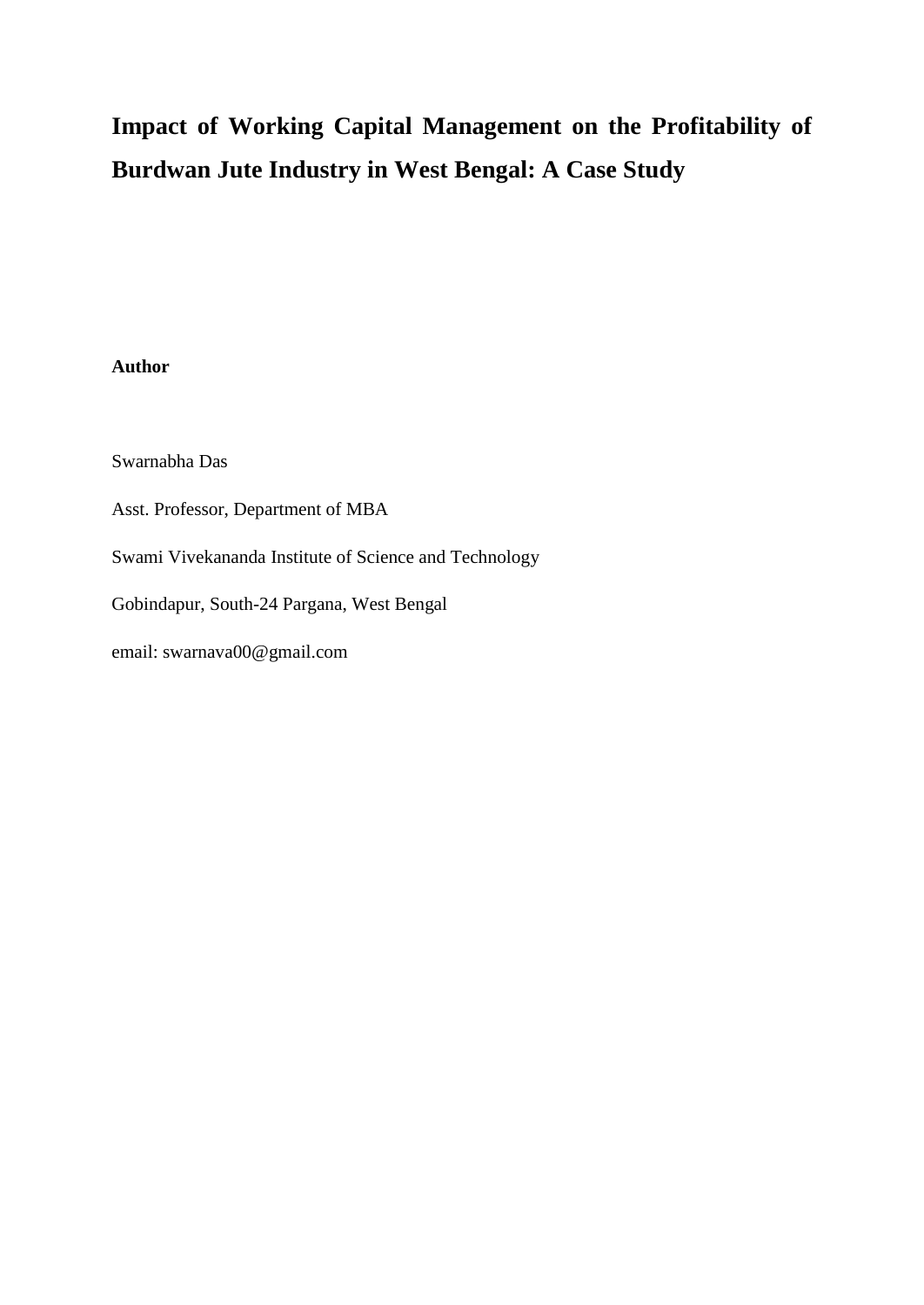# *Abstract*

There is a traditional conflict between profitability and liquidity in managing the working capital of a firm. If a firm tries to increase its profitability, more working capital is to be invested in circulating current assets and hence the firm may face the risk of illiquidity for repayment of its current debts. On the contrary, if a firm tries to increase its liquidity position, a reasonable portion of working capital is to be kept idle by maintaining cash and cash equivalent assets. Hence, the investment in productive current assets will be lesser and it may reduce the profitability. So there is an inverse relationship between profitability and liquidity in working capital management.

However, by reviewing empirical literature it has seen that some of the researchers have found a positive impact of working capital management on firms' profitability. At the same time some other researchers found a little impact, where as other researchers found a negative impact of working capital management on firms' profitability. So the positive impact of working capital management on firms' profitability can not be generalised and universally accepted. However, the present article deals with this debating issue in the context of Burdwan Jute Industry during the years 2001 to 2010.

*Key Words: Small Scale Industries, Profitability, Working Capital, Return on Capital Employed, Inventory Turnover, Debtors Turnover and Cash Turnover*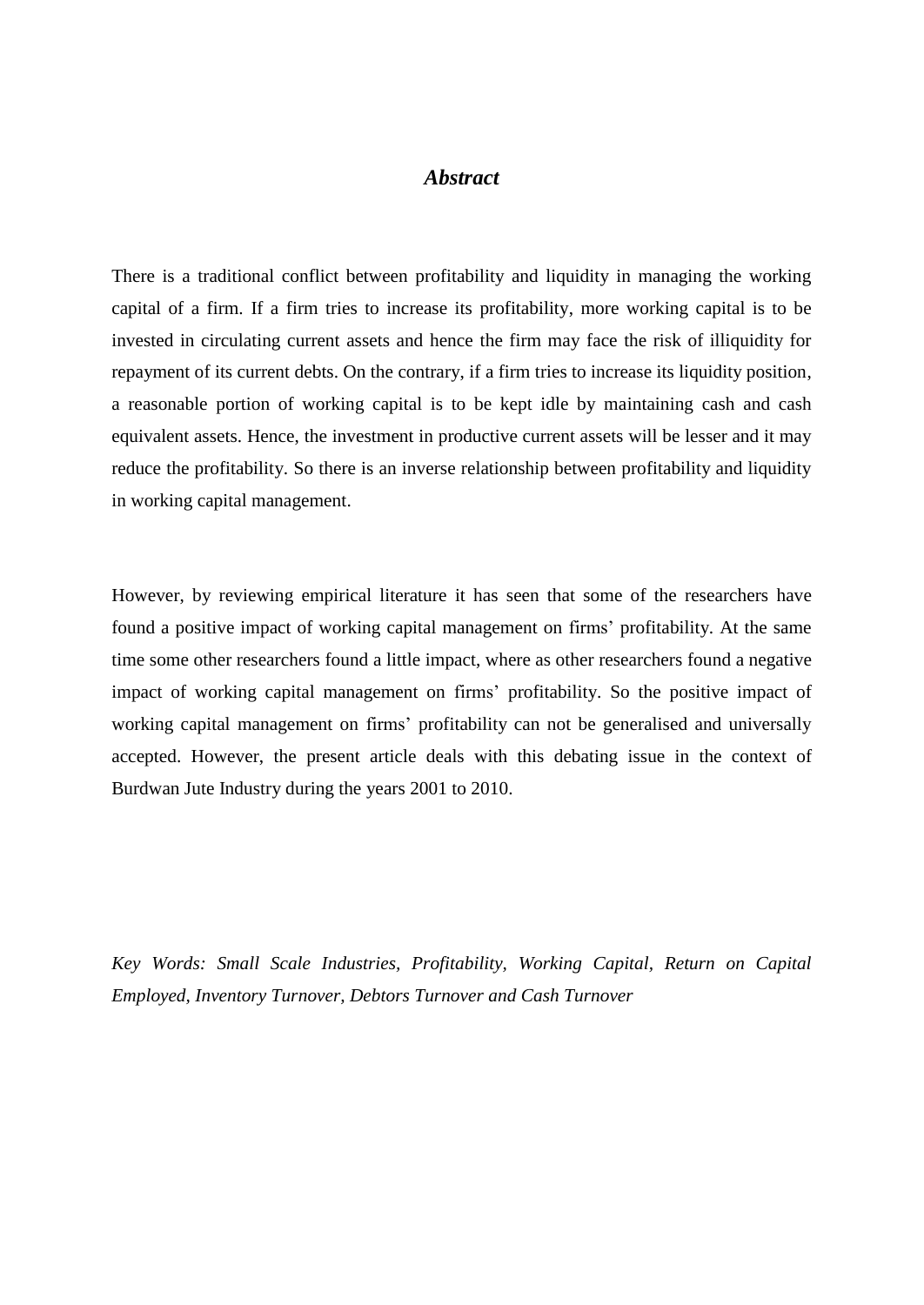## **Introduction**

The Small Scale Industries (SSIs) contribute significantly to social and economic development of a country such as labour absorption, income distribution, poverty eradication and promotion of entrepreneurship. In fact SSIs can play an important role in the process of industrial development of a country. In India, SSIs have received more importance from the Government because of their salient features like small amount of investment is required, potentiality to generate employment opportunity, contribution to regional development and effective utilisation of local resources. The SSIs in India covers a wide spectrum of industries categorised under small, tiny and cottage segments ranging from small artisans or handicraft units to modern production units with significant investments. This sector has acquired a prominent place in the socio-economic development of India because it promoted the entrepreneurial talent and produces a wide range of 7,500 products (Desai, 2001).

The Burdwan Jute Industry of West Bengal in India is a manufacturer of jute bags, started its operation in the year 1999. It is one of the largest jute conglomerates in the District of Burdwan of West Bengal. The Burdwan Jute Industry is well-equipped with the state-of-theart technology to meet the current market demand. The industry is not only targeted the markets of West Bengal but also it has targeted the markets of Assam, Tripura and Rajasthan. The industry has already introduced capital of Rs.  $16$ ,  $58$ ,  $102$  (as on  $31<sup>st</sup>$  December, 2010). Beside, the industry has acquired the required land, building, machinery and furniture costing Rs. 17, 10,000, Rs. 5, 44,563, Rs. 2, 67,280 and Rs. 13,173 respectively (as on 31<sup>st</sup>) December, 2010).

The two vital aspects in working capital management of a firm are profitability and liquidity. A well accepted objective of working capital management is to maintain a sound liquidity position without ignoring the profitability aspect. But there is a traditional conflict between profitability and liquidity in managing the working capital of a firm. If a firm tries to increase its profitability, more working capital is to be invested in circulating current assets and hence the firm may face the risk of illiquidity for repayment of its current debts. On the contrary, if a firm tries to increase its liquidity position, a reasonable portion of working capital is to be kept idle by maintaining cash and cash equivalent assets. Hence, the investment in productive current assets will be lesser and it may reduce the profitability. So there is an inverse relationship between profitability and liquidity in working capital management ((Banerjee, 2005 et. al). However a well accepted strategy is to maintain a balance between these two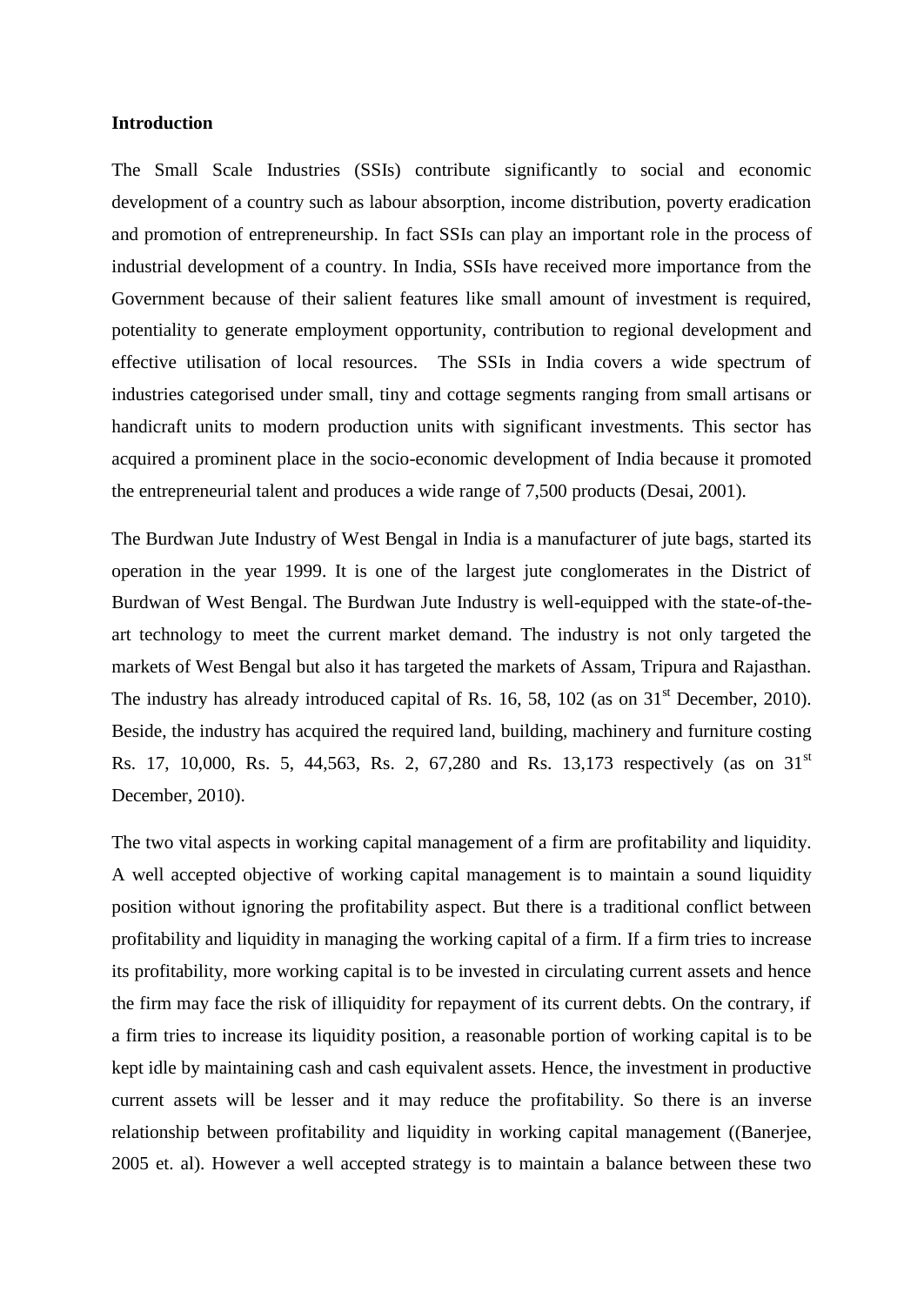aspects. The finance manager will give neither too much concentration on profitability nor too much on liquidity.

In this backdrop a case study has been made to assess the impact of working capital management on the profitability of small scale industries with particular reference to Burdwan Jute Industry of West Bengal in India during the years 2001 to 2010.

## **Specific Objectives**

- 1. To find out the relationship between profitability and working capital management of Burdwan Jute Industry and
- 2. To evaluate the efficiency of working capital management of Burdwan Jute Industry.

# **Hypotheses**

 $H_0^1$ : There is no relationship between Return on Capital Employed and Inventory Turnover;

 $H_0^2$ : There is no relationship between Return on Capital Employed and Debtors Turnover;

 ${H_0}^3$ : There is no relationship between Return on Capital Employed and Cash Turnover;

 $H_0^4$ : There is no partial influence of Debtors Turnover on Return on Capital Employed, assuming Inventory Turnover as a constant;

 $H_0^5$ : There is no partial influence of Cash Turnover on Return on Capital Employed, assuming Inventory Turnover as a constant;

 $H_0^6$ : There is no partial influence of Inventory Turnover on Return on Capital Employed, assuming Debtors Turnover as a constant;

 $H_0^7$ : There is no partial influence of Cash Turnover on Return on Capital Employed, assuming Debtors Turnover as a constant;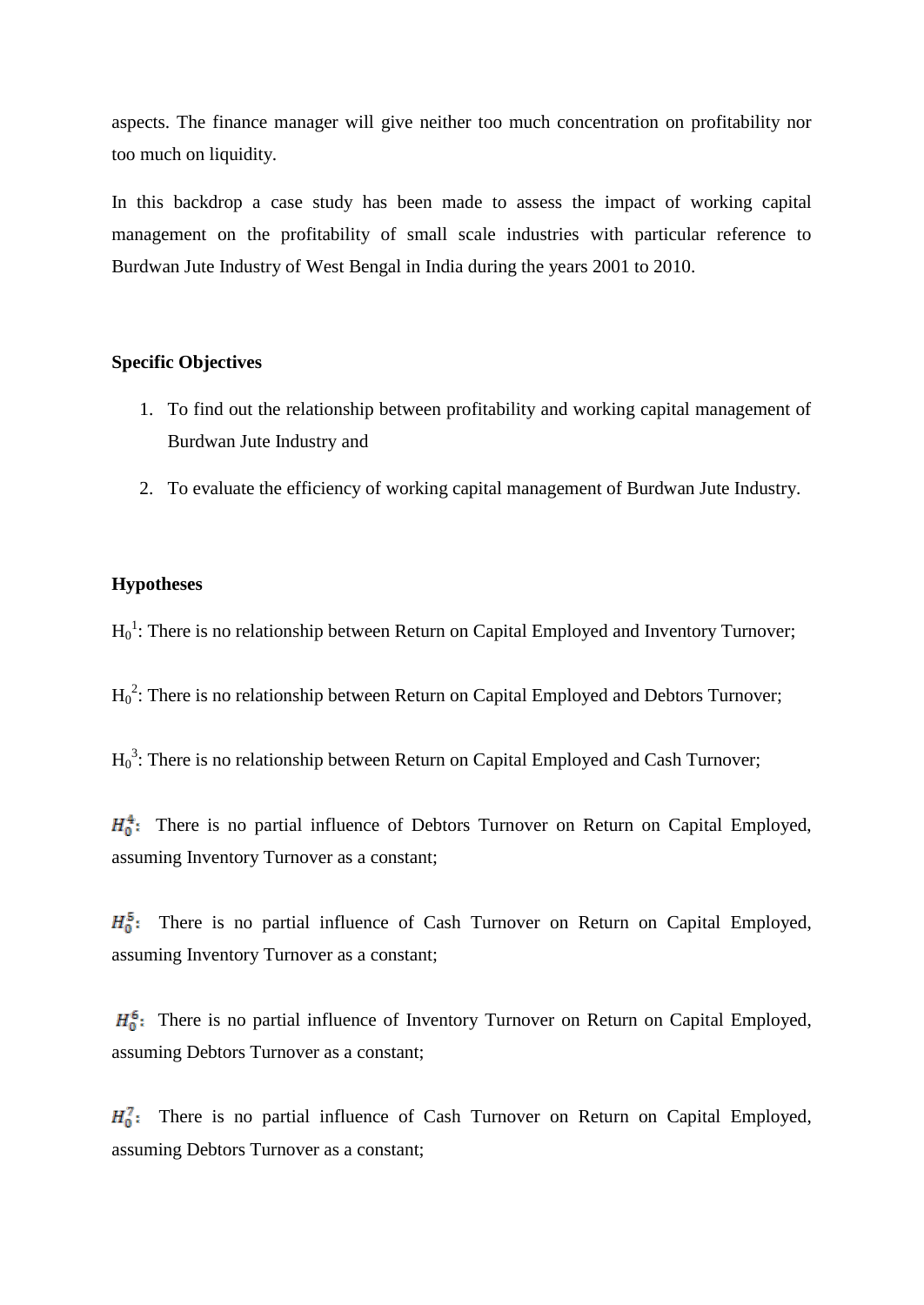$H_0^8$ : There is no partial influence of Inventory Turnover on Return on Capital Employed, assuming Cash Turnover as a constant;

 $H_0^9$ : There is no partial influence of Debtors Turnover on Return on Capital Employed, assuming Cash Turnover as a constant;

 $H_0^{10}$ : There is no joint influence of Inventory Turnover, Debtors Turnover and Cash Turnover on the Return on Capital Employed;

#### **Literature Survey**

The relationship between working capital and profitability has been focused through a case study on H.G. Pharma Ltd. of Hyderabad, India and found that working capital has moderate degree of correlation with the profitability which confirms the excess investment in working capital results in low profitability (Charry; Kasturi and Sampth, 2011). A case study explores the association between working capital management and the profitability of textile firms in Pakistan and found that return on total assets has a significant positive correlation with the cash conversion cycle. The regression analysis also reveals that average days in inventory, average days receivable and average days payable have a significant economic impact on return on total assets of the firms (Ali, 2011). An attempt has been made to investigate whether any difference exists between corporate profitability and working capital management in two separate groups of companies in Brazil. The investigation results observed that days inventory has a negative relationship with Return on Sales and Return on Assets, but no statistical evidence has been found in favour of Return on Equity in working capital intensive group. It has also identified that days of working capital influences Return on Sales positively in the second group while debt ratio is the only variable that affects Return on Assets negatively (Ching; Novazzi and Gerab, 2011). A study has been made in Iran to find out the relationship between working capital management and corporate profitability and found that a negative significant relationship between number of days accounts receivable and profitability, cash conversion cycle and profitability and inventory turnover in days and profitability, while a positive significant relationship has been found between number of day's accounts payables and profitability.. The results of the analysis also reveal that a significant relationship between working capital management and profitability and hence working capital management has a great impact on the profitability of the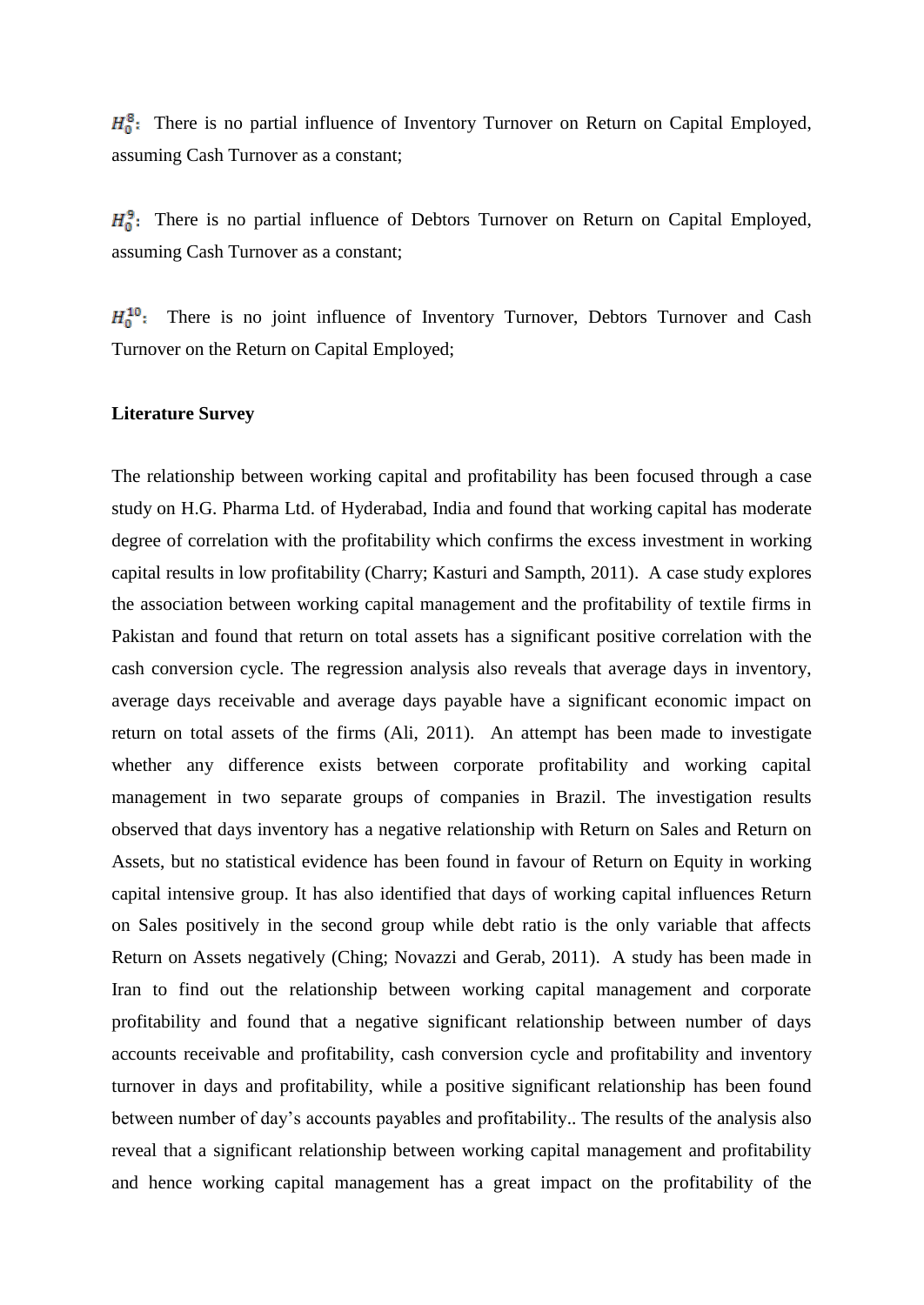companies (Alipour, 2011). A study has made an attempt to evaluate the efficiency of working capital management of companies from Alba County and found a negative linear correlation between the efficiency of the working capital management and profitability (Danuletiu, 2010). An investigation has made to find out the relationship between profitability and working capital management of textile companies listed at Karachi Stock Exchange in Pakistan. The investigation results observed that there is statistically negative significant relation between profitability and cash conversion cycle and also there are a negative relationship between accounts receivables and firms' profitability and number of days in inventory and corporate profitability (Saghir; Hashmi and Hussain, 2011). A statistically significant relationship has also found between cash conversion cycle and profitability from the American manufacturing companies listed on New York Stock Exchange (Gill ; Biger and Mathur, 2010). An attempt has also been made to investigate the relationship between profitability and cash conversion cycle for listed firms on Vietnam Stock Market. The finding shows that there is a strong negative relationship between profitability and cash conversion cycle (Dong and Su, 2010). A case study has been conducted to find out the relationship between working capital management and corporate profitability of listed companies on Tehran Stock Exchange. The findings show a negative significant relationship between cash conversion cycle, number of days of accounts payables, number of days of accounts receivable and corporate profitability. Although, the relationship between the average period of inventory retention and profitability was not significant, but other three subsidiary hypotheses which are independent of each other have confirmed that there is an existence of a significant relationship between corporate profitability and working capital management (Vida ; Tabari and Mosayebi, 2011). An empirical study examines the trends in working capital management and its impact on Mauritian Small Manufacturing firms performance. The analysis of findings observed that there is a strong significant relationship between working capital management and profitability and also an increasing trend in the short-term components of working capital financing (Padachi, 2006). A case study has been conducted to find out the relationship between working capital management profitability of the Pakistani firms listed on Karachi Stock Exchange. The analysis of results shows that there is a strong negative relationship between working capital management and profitability**.** The study has also found that there are a significant negative relationship between liquidity and profitability and debt of the firm and profitability, while a positive relationship has been found between the size of the firm and profitability (Raheman and Nasr, 2007). However, some of the researchers have concluded that there is a positive impact of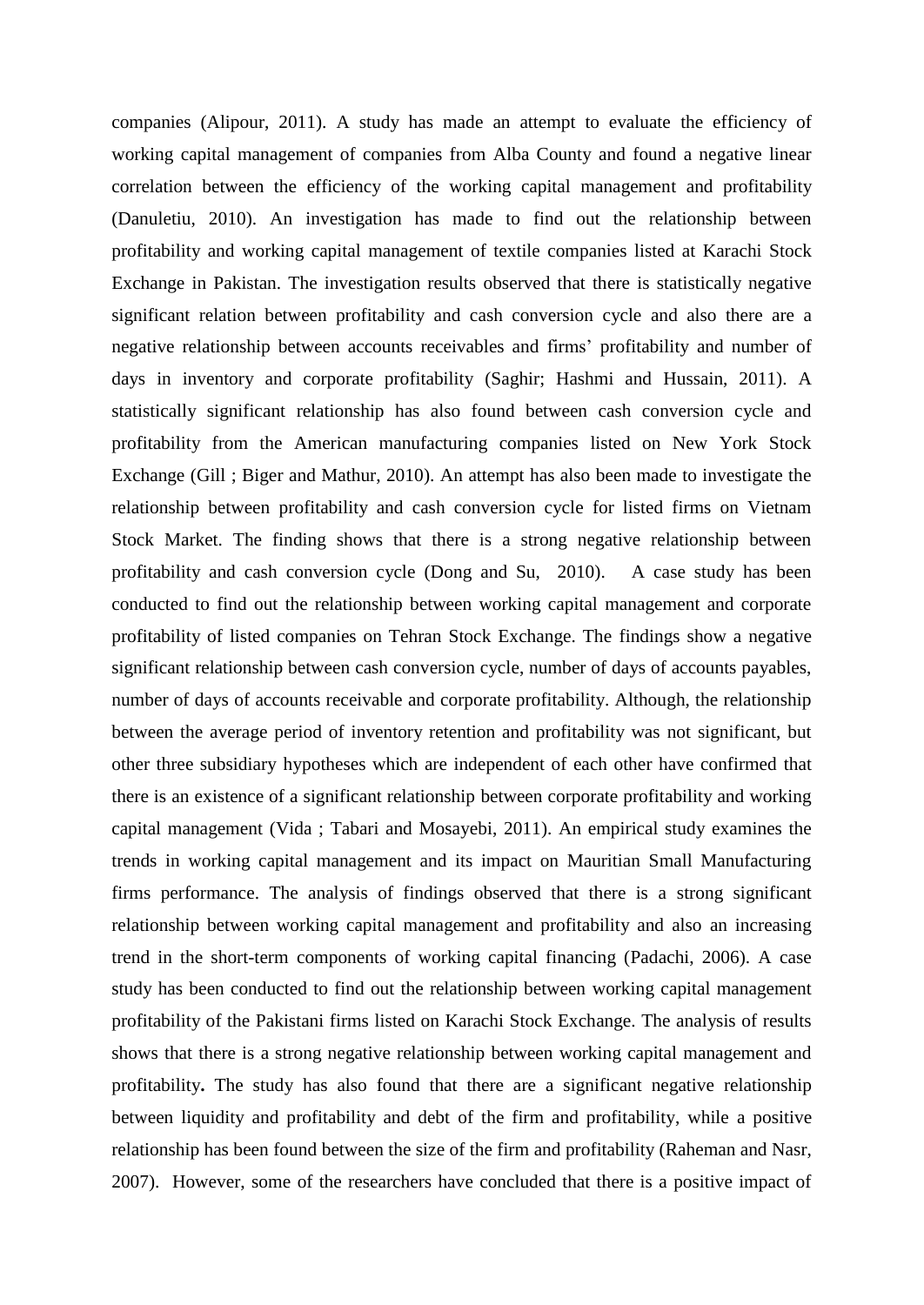working capital management on firms' profitability. At the same time some other researchers found that the working capital management has little impact, where as other researchers found out a negative impact of working capital management on profitability. So the positive impact of working capital management on firms' profitability can not be generalised and universally accepted. The present study deals with this debating issue in the context of Burdwan Jute Industry during the years 2001 to 2010.

#### **Data Collection and Methodology**

The present study is mainly based on the secondary data. The secondary data have been collected from the audited financial statements (Balance Sheet and Profit and Loss Account) of Burdwan Jute Industry over the period 2001 to 2010. The annual reports of the industry have also been used extensively. Few information have also been collected from books, journals and internet. The collected data have been analysed with the help of both financial and statistical tools to find out the relationship between profitability and working capital management of the said industry. Some of these tools are Computation of Accounting Ratios, Linear Correlation, Partial Correlation, Multiple Correlation and Multiple Regression, F-Test, t-Test etc. The statistical softwares (SPSS 19.0 and STATISTICA 8.0) have been used for the purpose of data analysis.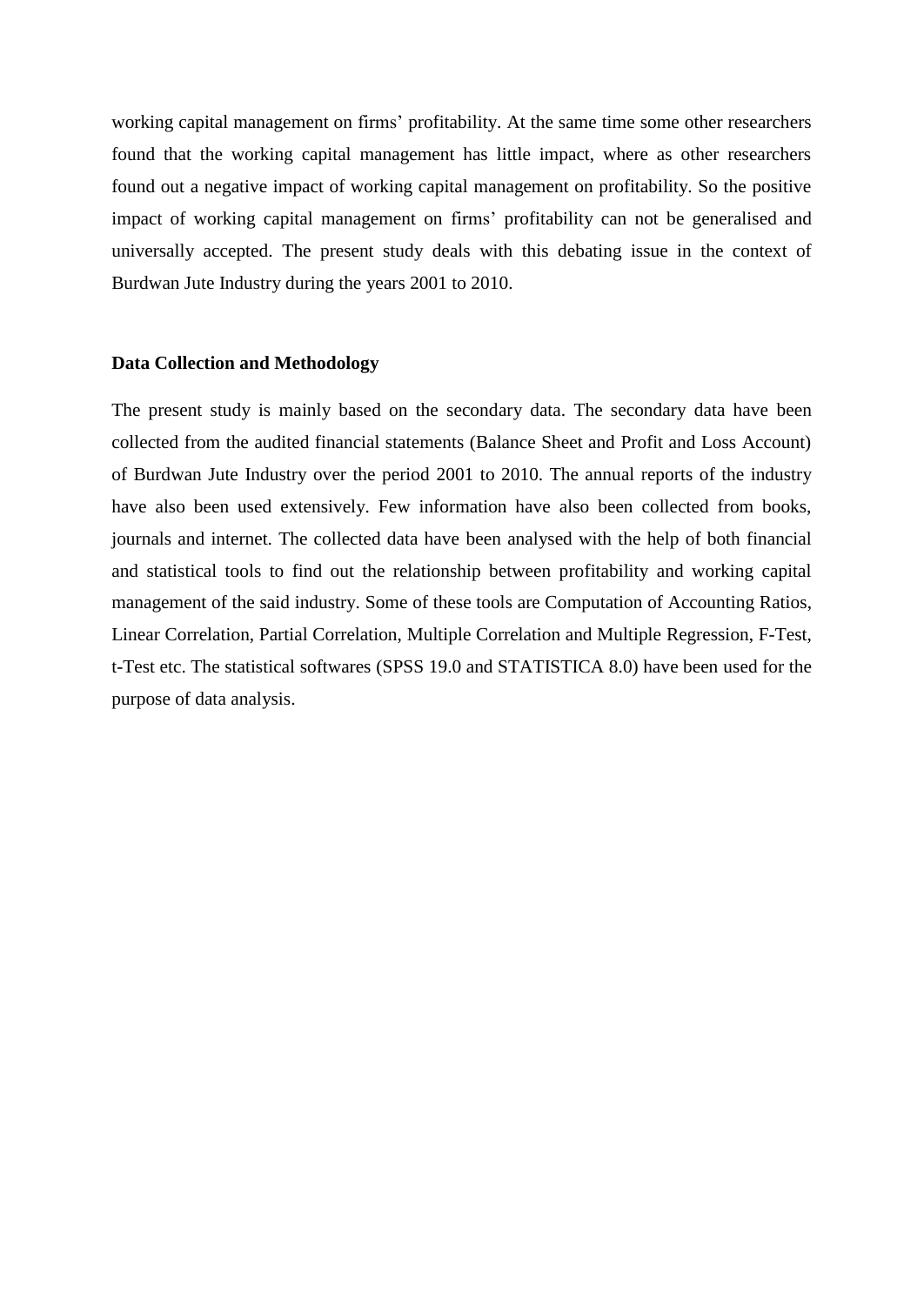## **Analysis**

#### **Linear Relationship of various Accounting Ratios**

| Linear                | $r_{xy}$ | Sig. | $\mathbf{t}$ | d.f     | <b>Critical Value</b> | Critical     |
|-----------------------|----------|------|--------------|---------|-----------------------|--------------|
| Correlation           |          |      |              | $(n-2)$ | @ 5 %                 | Value $@1\%$ |
| between               |          |      | (Computed)   |         | Significance          | Significance |
|                       |          |      | Value)       |         | Level                 | Level        |
|                       |          |      |              |         |                       |              |
| <b>ROCE &amp; ITO</b> | 0.921    | .000 | 6.686939     |         |                       |              |
|                       |          |      |              |         |                       |              |
| <b>ROCE &amp; DTO</b> | 0.758    | .011 | 8.859288     | 8       | 1.86                  | 2.90         |
|                       |          |      |              |         |                       |              |
| ROCE & CTO            | 0.959    | .000 | 9.570936     |         |                       |              |
|                       |          |      |              |         |                       |              |

#### **Table – 1**

- 1. A strong positive correlation has been found between the Return on Capital Employed (ROCE) and Inventory Turnover (ITO), since  $r_{xy} = 0.921$  with significant level .000. Again the computed value of t (6.686939) is greater than the critical value (1.86) at 0.05 significance level with d.f 8. Similarly the computed value of t (6.686939) is greater than the critical value (2.90) at 0.01 significance level with d.f 8. So in both cases the linear relationship between return on capital employed and inventory turnover is statistically significant. Therefore, it can be said that the inventory management of Burdwan Jute Industry is efficient.
- 2. A high positive correlation has been found between the Return on Capital Employed (ROCE) and Debtors Turnover (DTO), since  $r_{xy} = 0.758$  with significant level .011. Again the computed value of t (8.859288) is greater than the critical value (1.86) at 0.05 significance level with d.f 8. Similarly the computed value of t (8.859288) is greater than the critical value (2.90) at 0.01 significance level with d.f 8. So in both cases the linear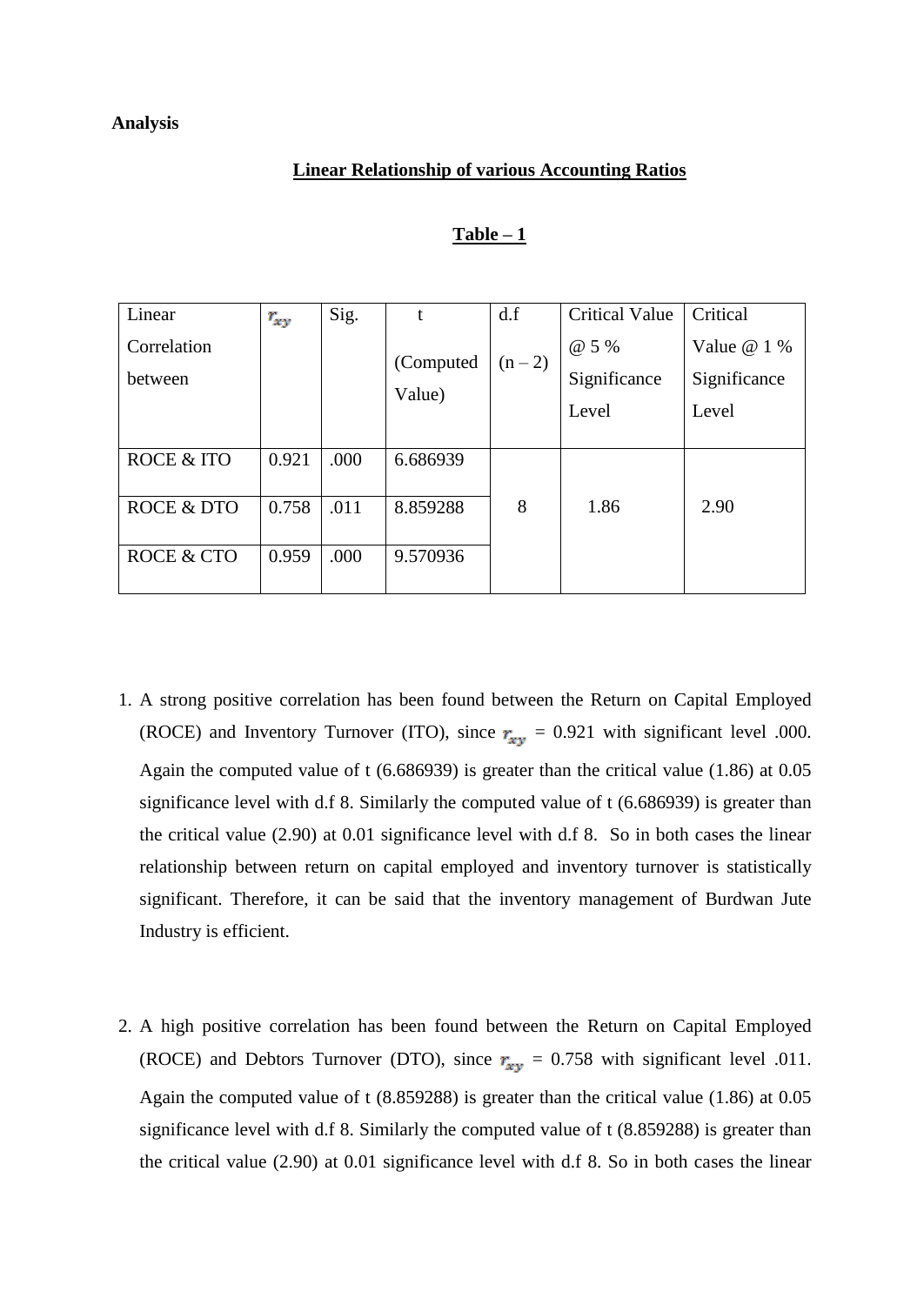relationship between return on capital employed and debtors' turnover is statistically significant. Therefore, it can be said that the debtors' management of Burdwan Jute Industry is efficient.

3. A strong positive correlation has been found between the Return on Capital Employed (ROCE) and Cash Turnover (CTO), since  $r_{xy} = 0.959$  with significant level .000. Again the computed value of t (9.570936) is greater than the critical value (1.86) at 0.05 significance level with d.f 8. Similarly the computed value of t (9.570936) is greater than the critical value (2.90) at 0.01 significance level with d.f 8. So in both cases the linear relationship between return on capital employed and cash turnover is statistically significant. Therefore, it can be said that the cash management of Burdwan Jute Industry is efficient.

# **Partial Relationship of Various Accounting Ratios**

| <b>Partial Correlation</b> | $r_p$      | Sig. | $\mathbf{f}$  | df      | <b>Critical Value</b> |
|----------------------------|------------|------|---------------|---------|-----------------------|
|                            |            |      | (Computed     |         | 5<br>$\omega$<br>%    |
|                            |            |      | Value)        | $(n-k)$ | Significance          |
|                            |            |      |               |         | Level                 |
|                            |            |      |               |         |                       |
| DTO on ROCE and ITO        | .808       | .008 | 3.35921       |         |                       |
|                            |            |      |               |         |                       |
| CTO on ROCE and ITO        | .009       | .981 | 0.02204       |         |                       |
|                            |            |      |               |         |                       |
| ITO on ROCE and DTO        | $(-) .159$ | .683 | $(-)$ 0.39448 | 6       | 1.943                 |
|                            |            |      |               |         |                       |
| CTO on ROCE and DTO        | $(-) .865$ | .003 | $(-)$ 4.22265 |         |                       |
|                            |            |      |               |         |                       |
| ITO on ROCE and CTO        | .688       | .041 | 2.32220       |         |                       |
|                            |            |      |               |         |                       |
| DTO on ROCE and CTO        | .976       | .000 | 10.97807      |         |                       |
|                            |            |      |               |         |                       |

#### **Table – 2**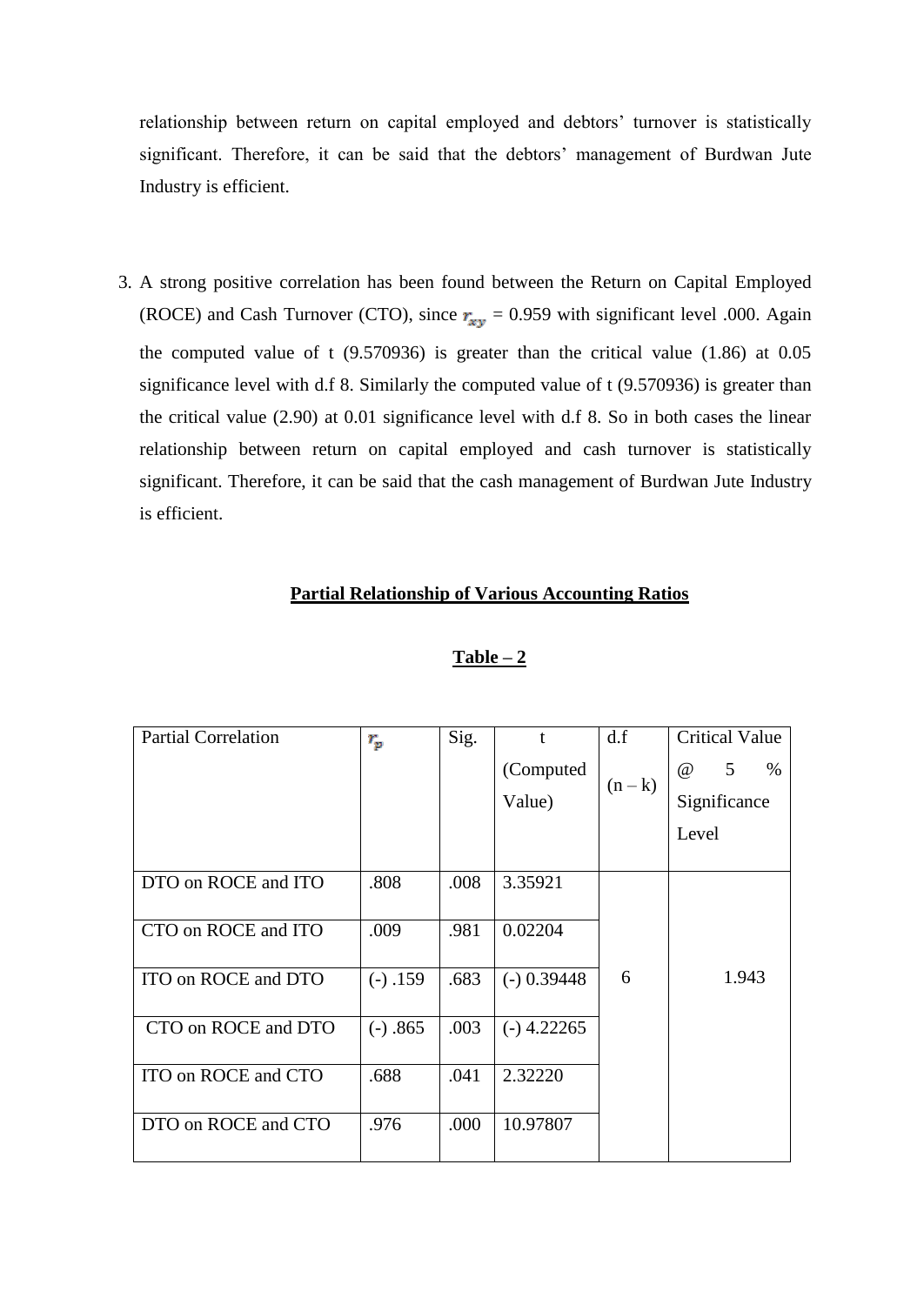- 4. A strong direct influence of debtors turnover is found on return on capital employed, assuming inventory turnover as a constant ( $r_p = 0.808$  with significant level .008). Again, the computed value of  $t$  (3.35921) is greater than the critical value (1.943) at 0.05 significance level with d.f 6. So the partial correlation of debtors' turnover and return on capital employed is statistically significant.
- 5. A very weak direct influence of cash turnover is found on return on capital employed, assuming inventory turnover as a constant (since  $r_p = 0.009$  with significant level .981). Again, the computed value of t (0.02204) is lower than the critical value (1.943) at 0.05 significance level with d.f 6. So the partial correlation of cash turnover and return on capital employed is statistically insignificant.
- 6. A reverse partial influence of inventory turnover is found on return on capital employed, assuming debtors turnover as a constant (since  $r_p = -0.159$  with significant level .683). Again, the computed value of t (- 0.39448) is lower than the critical value (1.943) at 0.05 significance level with d.f 6. So the partial correlation of inventory turnover and return on capital employed is statistically insignificant.
- 7. A reverse partial influence of cash turnover is found on return on capital employed, assuming debtors turnover as a constant (since  $r_p = -0.865$  with significant level .003). Again, the computed value of t (- 4.22265) is lower than the critical value (1.943) at 0.05 significance level with d.f 6. So the partial correlation of cash turnover and return on capital employed is statistically insignificant.
- 8. A strong direct partial influence of inventory turnover is found on return on capital employed, assuming cash turnover as a constant (since  $r_p = 0.688$  with significant level .041). Again, the computed value of t (2.32220) is greater than the critical value (1.943) at 0.05 significance level with d.f 6. So the partial correlation of inventory turnover and return on capital employed is statistically significant.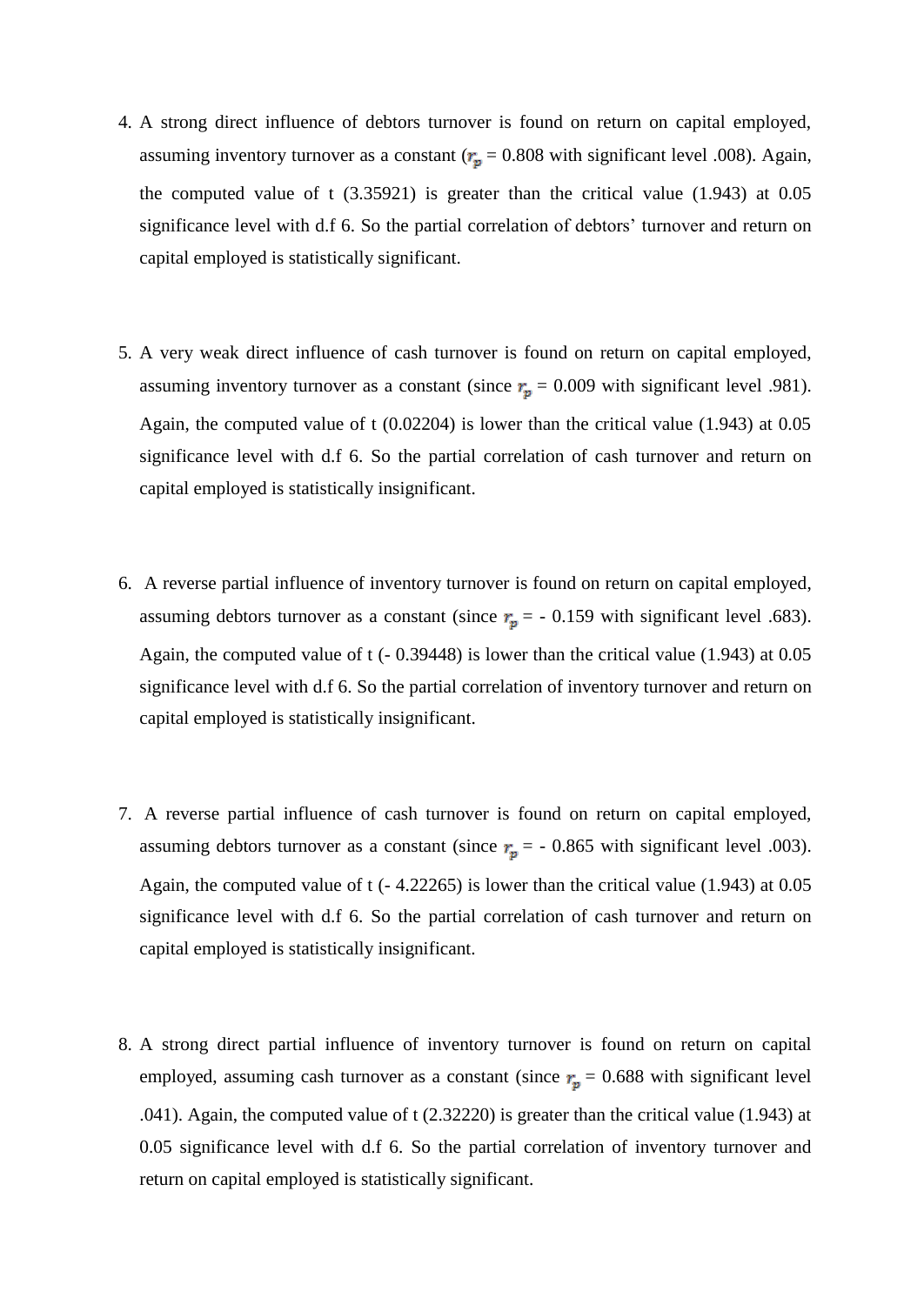9. A strong direct partial influence of debtors turnover is found on return on capital employed, assuming cash turnover as a constant (since  $r_p = 0.976$  with significant level .000). Again the computed value of t (10.97807) is greater than the critical value (1.943) at 0.05 significance level with d.f 6. So the partial correlation of debtors turnover and return on capital employed is statistically significant.

# **Multivariate Relationship of Various Accounting Ratios**

| Dependent Variable: ROCE                                                 |                        |          |                       |              |              |  |  |
|--------------------------------------------------------------------------|------------------------|----------|-----------------------|--------------|--------------|--|--|
| Explanatory                                                              | $\beta$                | $\alpha$ | <b>Standard Error</b> | $\mathbf{t}$ | Significance |  |  |
| Variables                                                                |                        |          |                       |              | Level        |  |  |
| <b>ITR</b>                                                               | $(-) 0.04$             | 0.356    | 0.2678                | 1.3293       | 5 %          |  |  |
| <b>DTR</b>                                                               | $(-) 0.56$             |          |                       |              |              |  |  |
| <b>CTR</b>                                                               | 1.51                   |          |                       |              |              |  |  |
| Multiple $R = 0.9899$                                                    |                        |          |                       |              |              |  |  |
| $R^2 = 0.9801$                                                           | d.f (k, n-k-1) = $3,6$ |          |                       |              |              |  |  |
| 98.321<br>Critical value $\omega$ 1 % significance Level = 9.78<br>$F =$ |                        |          |                       |              |              |  |  |

## **Table – 3**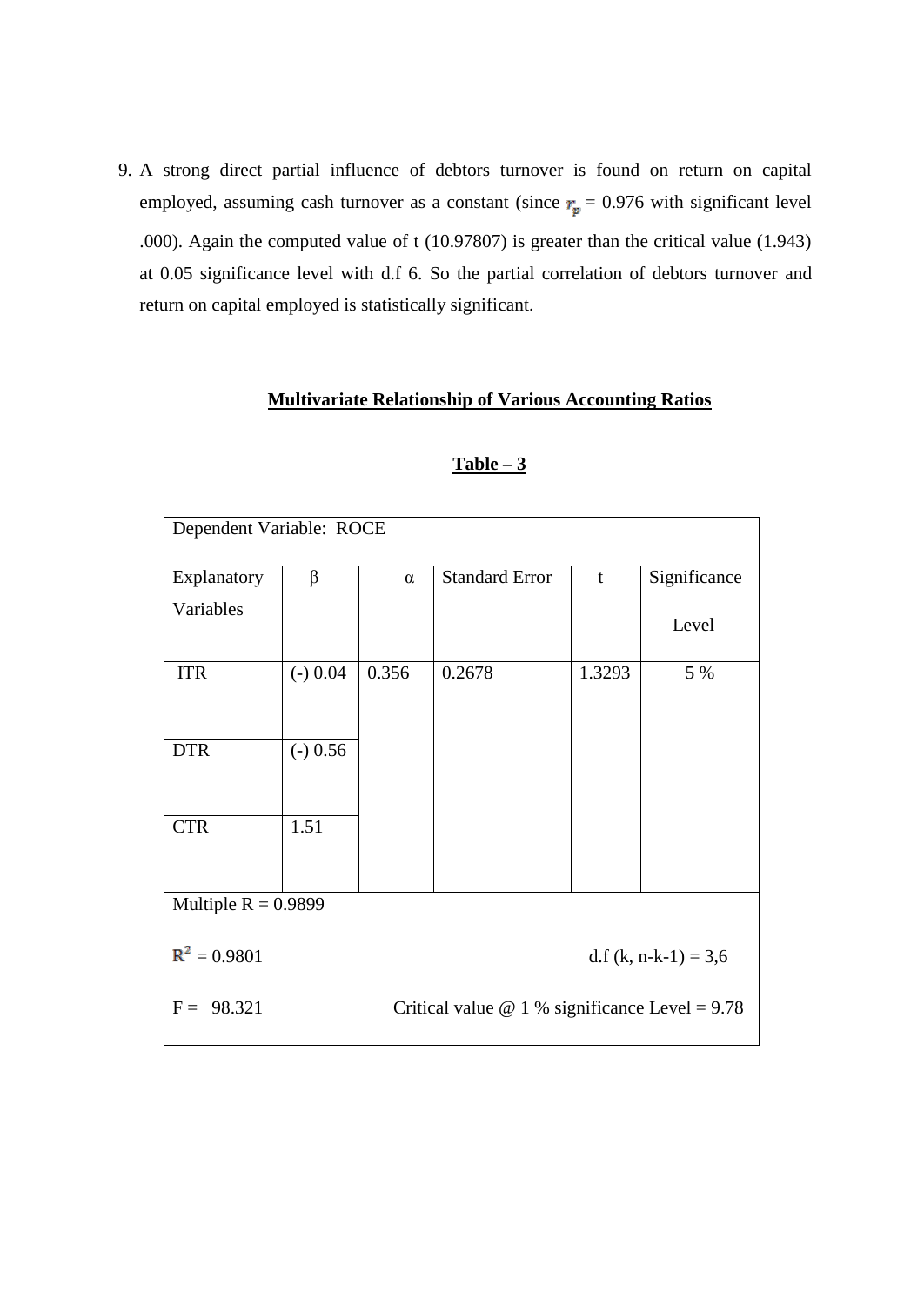- 10. A strong positive multivariate relationship has been found between the inventory turnover, debtors turnover, cash turnover and return on capital employed, since Multiple  $R = 0.9899$ . Again the computed value of F (98.32143) is greater than the critical value (9.78) at 0.01 significance level with (3, 6) d.f. So multivariate relationship between inventory turnover, debtors' turnover, cash turnover and return on capital employed is statistically significant.
- 11. The Multiple Regression Coefficients of inventory turnover ( $\beta_1$  = 0.04) and debtors turnover ( $\beta_{2}$  - 0.56) are showing the inverse relationship with return on capital employed, where as cash turnover ( $\beta_3 = 1.51$ ) has positive relationship and hence Multiple Regression Coefficients are overall statistically significant at 0.05 significance level. However inventory, debtors and cash turnovers have joint influence on the return on capital employed.

#### **Findings**

- 1. The linear relationship between return on capital employed and inventory turnover is statistically significant. So inventory management of Burdwan Jute Industry is efficient.
- 2. The linear relationship between return on capital employed and debtors turnover is statistically significant. So debtors management of Burdwan Jute Industry is efficient.
- 3. The linear relationship between return on capital employed and cash turnover is statistically significant. So cash management of Burdwan Jute Industries is efficient.
- 4. The partial correlation of debtors' turnover and return on capital employed is statistically significant. So the debtors turnover has a direct partial influence on return on capital employed, assuming inventory turnover as a constant.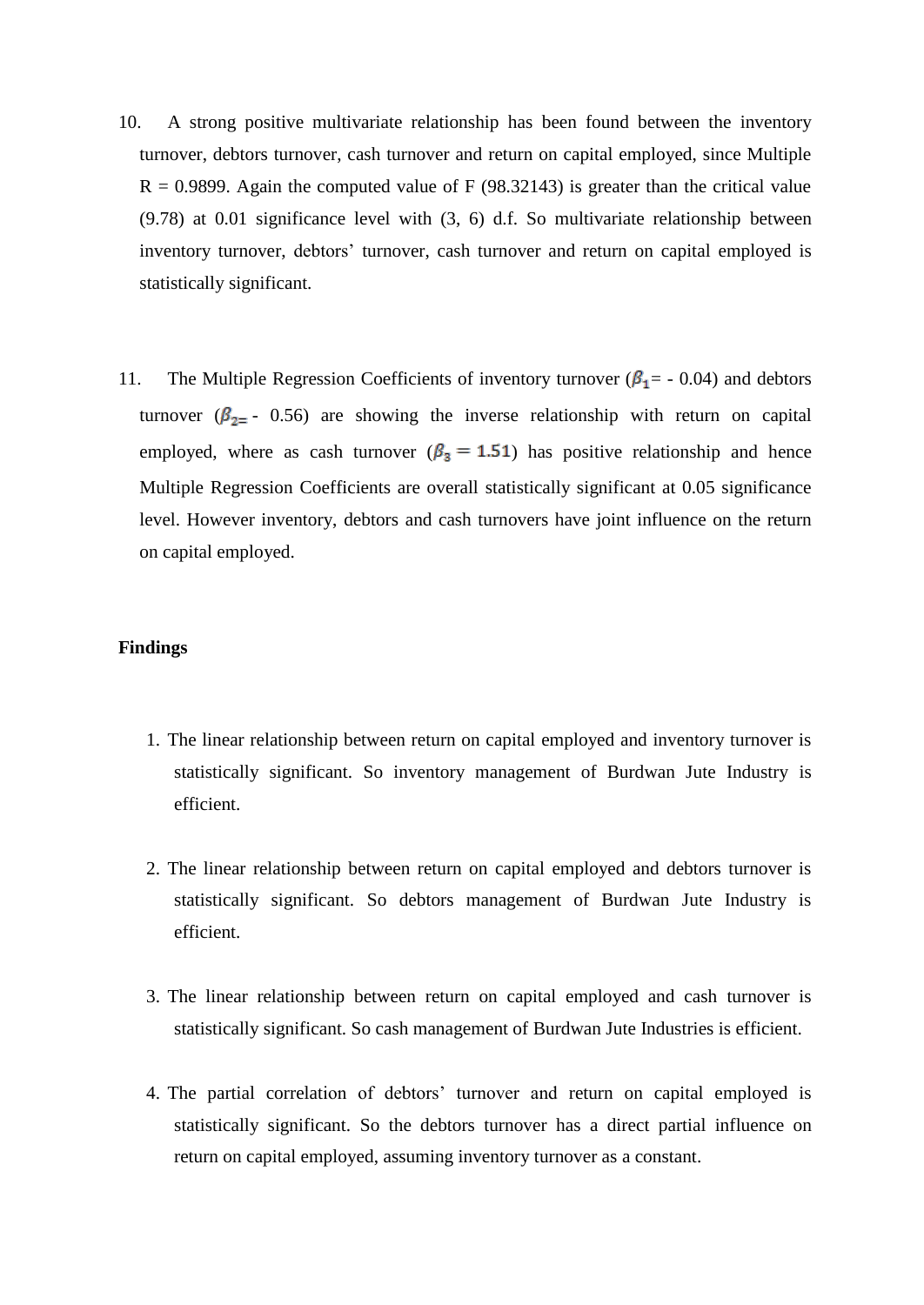- 5. The partial correlation of cash turnover and return on capital employed is statistically insignificant. So the cash turnover has no direct partial influence on capital employed, assuming inventory turnover as a constant.
- 6. The partial correlation of inventory turnover and return on capital employed is statistically insignificant. So the inventory turnover has no direct partial influence on return on capital employed, assuming debtors turnover as a constant.
- 7. The partial correlation of cash turnover and return on capital employed is statistically insignificant. So the cash turnover has no direct partial influence on capital employed, assuming debtors turnover as a constant.
- 8. The partial correlation of inventory turnover and return on capital employed is statistically significant. So the inventory turnover has a direct partial influence on return on capital employed, assuming cash turnover as a constant.
- 9. The partial correlation of debtors turnover and return on capital employed is statistically significant. So the debtors turnover has a direct partial influence on return on capital employed, assuming cash turnover as a constant.
- 10. There is a strong multiple correlation between inventory turnover, debtors turnover, cash turnover and return on capital employed and which is statistically significant.
- 11. The multiple regression coefficients indicates that inventory, debtors and cash turnovers have joint influence on the return on capital employed which is statistically significant.

## **Conclusion**

The study has found a strong linear relationship between profitability and working capital management of the Burdwan Jute Industry and which is statistically significant. So it can be said that the inventory, debtors and cash management of the industry are efficient. The results of the analysis reveal that debtors turnover has a strong direct partial influence on the return on capital employed, assuming inventory turnover as a constant and which is statistically significant. Similarly inventory and debtors turnovers have strong direct partial influence on the return on capital employed, assuming cash turnover as a constant and which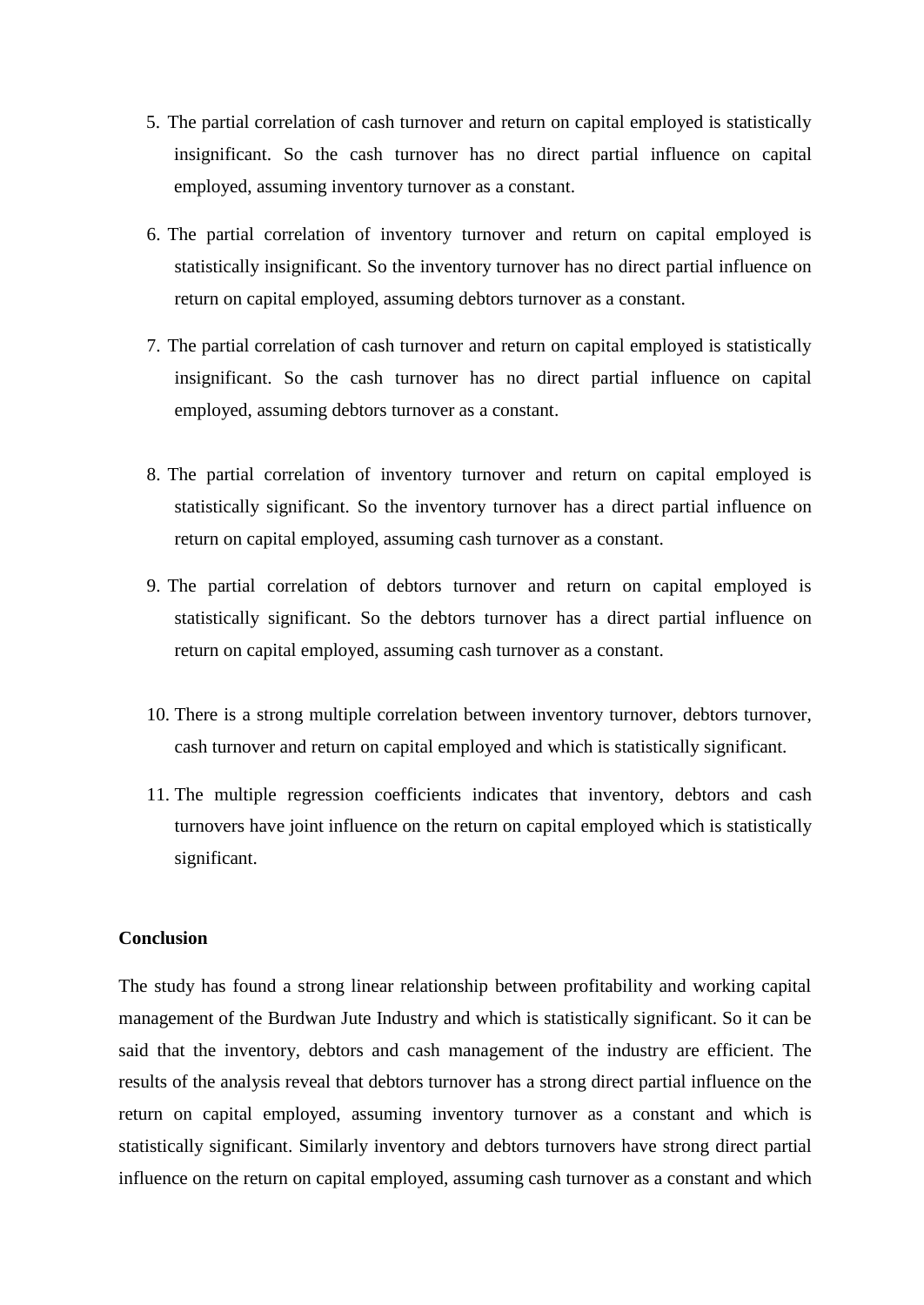are also statistically significant. The multiple correlation and regression results also reveals that there is joint influence of inventory, debtors and cash turnovers on the return on capital employed which is statistically significant. However, in conclusion it can be said that working capital management of the Burdwan Jute Industry is efficient and it has a positive impact on the profitability of the industry. The finance manager has well been able to maintain a balance between liquidity and profitability in managing working capital of this industry over the years.

## **References:**

- 1. Alipour, M. (2011). Working capital Management and Corporate Profitability: Evidence from Iran . *World Applied Science Journal , 12* (7), 1093-1099.
- 2. Charry, T.S; Kasturi.R and Sampth, K.K. ( 2011). Relationship between Working capital and Profitability - A Statistical Approach. *International Journal of Research in Finance and Marketing , 1* (7), 1-16.
- 3. Ching, H.Y; Novazzi, A and Gerab, F. (2011). Relationship between Working Capital management and Profitability in Brazilian Listed Companies. *Journal of Global Business and Economics , 3* (1), 1-13.
- 4. Danuletiu, A.E. (2010). Working capital Management and profitability: A Case of Alba County Companies. *Annales Universitatis Apulensis Series Oeconomica , 12* (1), 364-374.
- 5. Dong, H.A and Su, J. (2010). The Relationship between Working Capital Management and Profitability: Avietnam Case . *International Research Journal of Finance and Economics* (49), 59-67.
- 6. Desai, V. (2001). *Small-Scale Industries and Entrepreneurship.* Mumbai, Mahrashtra, India: Himalaya Publishing House, 61-75.
- 7. Banerjee, D. (2005). *Modern Accounting Theory and Management Accounting.* Kolkata, West Bengal, India: Book Syndicate Pvt. Ltd, 349-350.